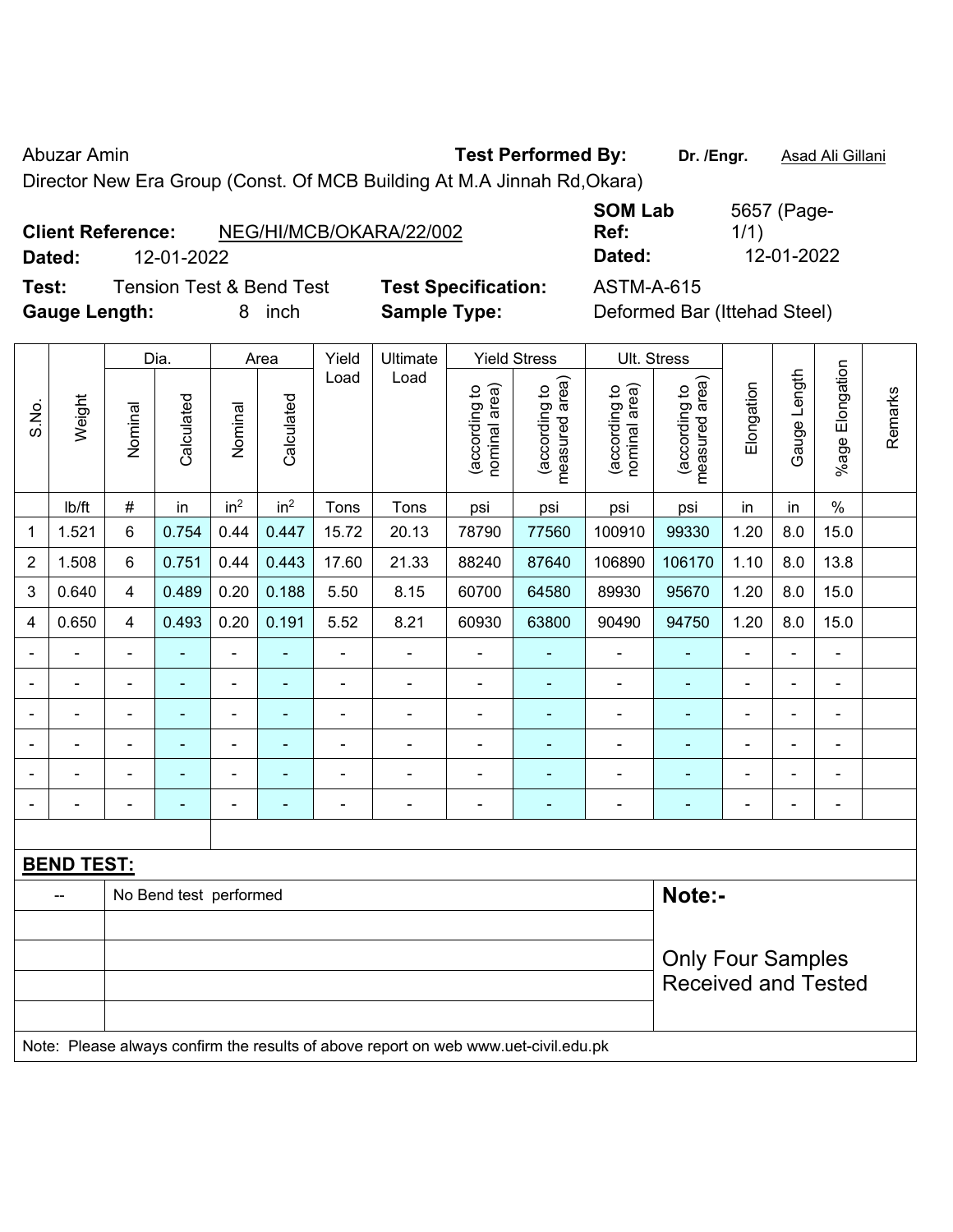Sub Divisional officer, **Test Performed By:** Dr. /Engr. **Asad Ali Gillani** Associated By: Dr. /Engr. **Asad Ali Gillani** 

BSD No.1 R.Y.Khan.(Estb Of Govt. Associates College For Boys, At Manthar R.Y.Khan)

| <b>Client Reference:</b><br>Dated: |            | 3054/RYK                 |                            | <b>SOM Lab</b><br>Ref: | 5658 (Page-<br>1/2) |
|------------------------------------|------------|--------------------------|----------------------------|------------------------|---------------------|
|                                    | 01-01-2022 |                          |                            | Dated:                 | 12-01-2022          |
| Test:                              |            | Tension Test & Bend Test | <b>Test Specification:</b> | <b>ASTM-A-615</b>      |                     |
| <b>Gauge Length:</b>               |            | inch<br>8                | <b>Sample Type:</b>        | Deformed Bar           |                     |

|                |                   |                          | Dia.       | Area                     |                 | Yield          | Ultimate                                                                            |                                | <b>Yield Stress</b>             |                                | Ult. Stress                     |                            |                |                 |         |
|----------------|-------------------|--------------------------|------------|--------------------------|-----------------|----------------|-------------------------------------------------------------------------------------|--------------------------------|---------------------------------|--------------------------------|---------------------------------|----------------------------|----------------|-----------------|---------|
| S.No.          | Weight            | Nominal                  | Calculated | Nominal                  | Calculated      | Load           | Load                                                                                | nominal area)<br>(according to | measured area)<br>(according to | nominal area)<br>(according to | measured area)<br>(according to | Elongation                 | Gauge Length   | %age Elongation | Remarks |
|                | lb/ft             | $\#$                     | in         | in <sup>2</sup>          | in <sup>2</sup> | Tons           | Tons                                                                                | psi                            | psi                             | psi                            | psi                             | in                         | in             | $\%$            |         |
| 1              | 2.695             | 8                        | 1.004      | 0.79                     | 0.792           | 25.71          | 35.09                                                                               | 71770                          | 71590                           | 97950                          | 97710                           | 1.30                       | 8.0            | 16.3            |         |
| $\overline{2}$ | 1.499             | 6                        | 0.749      | 0.44                     | 0.441           | 14.68          | 20.71                                                                               | 73580                          | 73410                           | 103830                         | 103590                          | 1.00                       | 8.0            | 12.5            |         |
| 3              | 0.663             | 4                        | 0.498      | 0.20                     | 0.195           | 6.42           | 8.85                                                                                | 70820                          | 72640                           | 97570                          | 100070                          | 1.10                       | 8.0            | 13.8            |         |
|                |                   | $\blacksquare$           |            | $\blacksquare$           | ÷,              | ÷              | $\blacksquare$                                                                      | $\blacksquare$                 | $\blacksquare$                  | $\blacksquare$                 | Ē,                              | ÷                          | ÷,             | $\blacksquare$  |         |
|                | ٠                 | $\overline{\phantom{a}}$ | ä,         | $\overline{\phantom{0}}$ | ٠               | $\blacksquare$ | $\blacksquare$                                                                      | $\blacksquare$                 | $\blacksquare$                  | $\blacksquare$                 | $\blacksquare$                  | $\blacksquare$             | $\blacksquare$ | $\blacksquare$  |         |
|                |                   | Ē,                       | ä,         | $\blacksquare$           | ä,              | ÷              | $\blacksquare$                                                                      | $\blacksquare$                 | ۰                               | $\blacksquare$                 | $\blacksquare$                  |                            | Ē,             | $\blacksquare$  |         |
|                |                   |                          |            | $\blacksquare$           | $\blacksquare$  | $\blacksquare$ | $\blacksquare$                                                                      | $\blacksquare$                 | ۰                               | $\blacksquare$                 | $\blacksquare$                  |                            |                | $\blacksquare$  |         |
|                |                   |                          |            | ۰                        |                 |                |                                                                                     | $\overline{a}$                 |                                 |                                |                                 |                            |                | $\blacksquare$  |         |
|                |                   |                          | -          | ۰                        | ÷               |                |                                                                                     | $\overline{a}$                 | ۰                               | $\blacksquare$                 | Ē.                              |                            | Ē,             | $\blacksquare$  |         |
|                |                   | $\blacksquare$           | ä,         | $\blacksquare$           | ä,              | ÷              | $\blacksquare$                                                                      | $\blacksquare$                 | ۰                               | $\blacksquare$                 | ۰                               | $\blacksquare$             | L,             | $\blacksquare$  |         |
|                |                   |                          |            |                          |                 |                |                                                                                     |                                |                                 |                                |                                 |                            |                |                 |         |
|                | <b>BEND TEST:</b> |                          |            |                          |                 |                |                                                                                     |                                |                                 |                                |                                 |                            |                |                 |         |
|                | #8                |                          |            |                          |                 |                | Sample bend through 180 degrees Satisfactorily without any crack                    |                                |                                 |                                | Note:-                          |                            |                |                 |         |
|                | #6                |                          |            |                          |                 |                | Sample bend through 180 degrees Satisfactorily without any crack                    |                                |                                 |                                |                                 |                            |                |                 |         |
|                | #4                |                          |            |                          |                 |                | Sample bend through 180 degrees Satisfactorily without any crack                    |                                |                                 |                                | <b>Only Six Samples</b>         |                            |                |                 |         |
|                |                   |                          |            |                          |                 |                |                                                                                     |                                |                                 |                                |                                 | <b>Received and Tested</b> |                |                 |         |
|                |                   |                          |            |                          |                 |                |                                                                                     |                                |                                 |                                |                                 |                            |                |                 |         |
|                |                   |                          |            |                          |                 |                | Note: Please always confirm the results of above report on web www.uet-civil.edu.pk |                                |                                 |                                |                                 |                            |                |                 |         |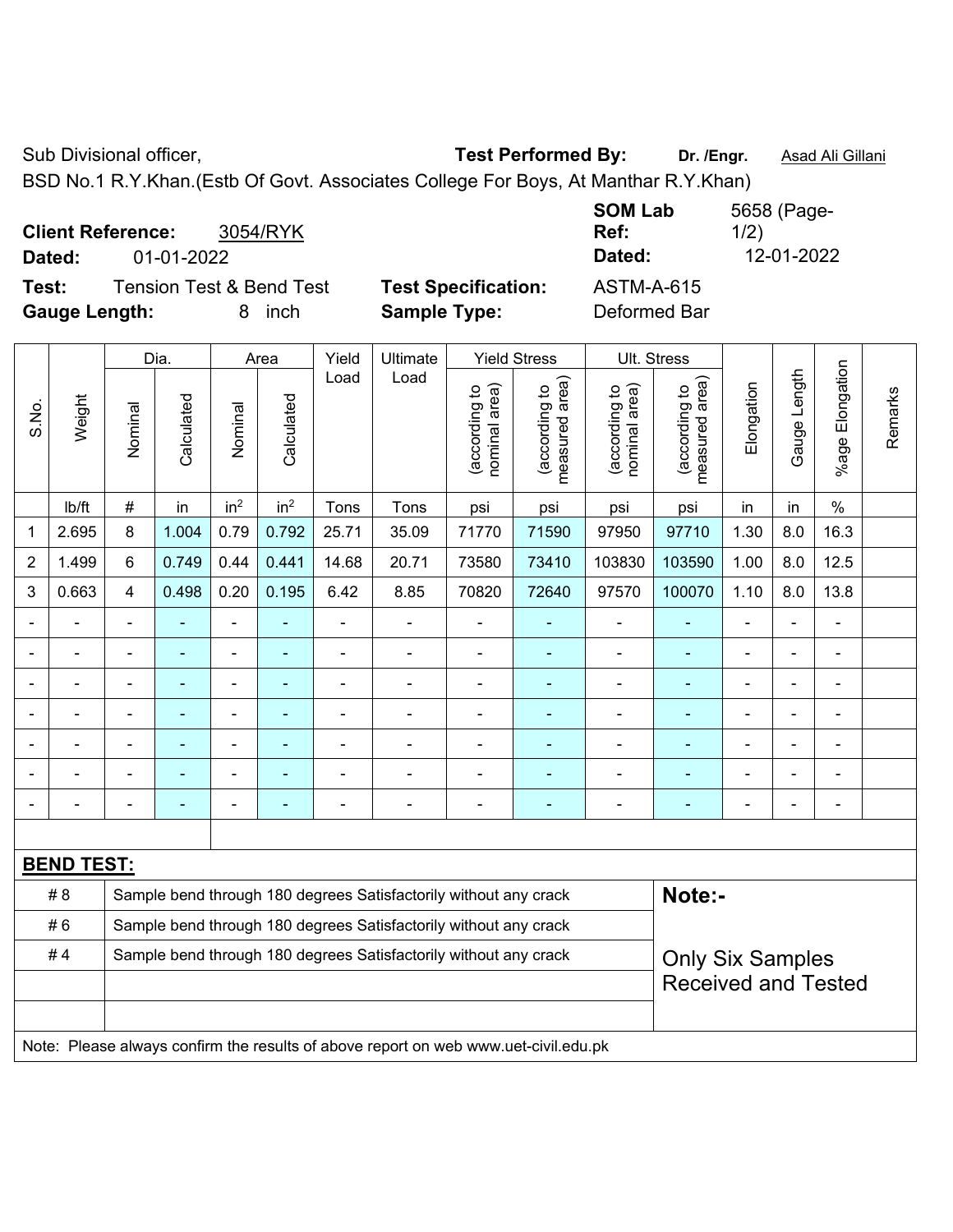Sub Divisional officer, **Test Performed By:** Dr. /Engr. **Asad Ali Gillani** Associated By: Dr. /Engr. **Asad Ali Gillani** 

BSD No.1 R.Y.Khan.(Const.Of Residences For Judicial Officers At Dist. R.Y.Khan)

| 3052/RYK<br><b>Client Reference:</b><br>01-01-2022<br>Dated: | Ref:                       | 5658 (Page-<br><b>SOM Lab</b><br>2/2)<br>12-01-2022<br>Dated: |
|--------------------------------------------------------------|----------------------------|---------------------------------------------------------------|
| <b>Tension Test &amp; Bend Test</b><br>Test:                 | <b>Test Specification:</b> | <b>ASTM-A-615</b>                                             |
| <b>Gauge Length:</b><br>inch<br>8.                           | <b>Sample Type:</b>        | Deformed Bar                                                  |

|                |                   |                                                                  | Dia.                     |                              | Area            | Yield          | Ultimate                                                                            |                                | <b>Yield Stress</b>             |                                | Ult. Stress                     |                          |                |                 |         |
|----------------|-------------------|------------------------------------------------------------------|--------------------------|------------------------------|-----------------|----------------|-------------------------------------------------------------------------------------|--------------------------------|---------------------------------|--------------------------------|---------------------------------|--------------------------|----------------|-----------------|---------|
| S.No.          | Weight            | Nominal                                                          | Calculated               | Nominal                      | Calculated      | Load           | Load                                                                                | nominal area)<br>(according to | measured area)<br>(according to | nominal area)<br>(according to | (according to<br>measured area) | Elongation               | Gauge Length   | %age Elongation | Remarks |
|                | Ib/ft             | $\#$                                                             | in                       | in <sup>2</sup>              | in <sup>2</sup> | Tons           | Tons                                                                                | psi                            | psi                             | psi                            | psi                             | in                       | in             | $\%$            |         |
| $\mathbf 1$    | 1.500             | 6                                                                | 0.749                    | 0.44                         | 0.441           | 14.78          | 20.74                                                                               | 74090                          | 73920                           | 103980                         | 103740                          | 1.20                     | 8.0            | 15.0            |         |
| $\overline{2}$ | 0.660             | 4                                                                | 0.497                    | 0.20                         | 0.194           | 6.44           | 8.79                                                                                | 71040                          | 73240                           | 96900                          | 99890                           | 1.20                     | 8.0            | 15.0            |         |
| $\blacksquare$ |                   | ä,                                                               | ä,                       | ÷,                           | ÷,              | $\frac{1}{2}$  | $\frac{1}{2}$                                                                       | $\blacksquare$                 | ۰                               | $\blacksquare$                 | $\blacksquare$                  | $\blacksquare$           | ä,             | $\blacksquare$  |         |
|                |                   | $\blacksquare$                                                   | ä,                       | $\blacksquare$               | $\blacksquare$  | $\blacksquare$ | $\blacksquare$                                                                      | $\blacksquare$                 | ٠                               | $\blacksquare$                 | $\blacksquare$                  | $\blacksquare$           | $\blacksquare$ | $\blacksquare$  |         |
|                | $\blacksquare$    | ٠                                                                | ÷                        | $\qquad \qquad \blacksquare$ | $\blacksquare$  | $\blacksquare$ | $\overline{\phantom{a}}$                                                            | $\blacksquare$                 | $\blacksquare$                  | $\blacksquare$                 | $\blacksquare$                  | $\overline{a}$           | $\blacksquare$ | $\blacksquare$  |         |
|                |                   | $\overline{\phantom{a}}$                                         | ÷                        | $\blacksquare$               | ۰               | $\blacksquare$ | $\blacksquare$                                                                      | $\blacksquare$                 | ۰                               | $\blacksquare$                 | $\blacksquare$                  |                          | $\blacksquare$ | $\blacksquare$  |         |
|                |                   |                                                                  | ۰                        | ۰                            | ۰               |                | $\blacksquare$                                                                      | $\blacksquare$                 | ۰                               | $\blacksquare$                 | ٠                               |                          | $\blacksquare$ | $\blacksquare$  |         |
|                |                   | $\blacksquare$                                                   | $\blacksquare$           | $\blacksquare$               | $\blacksquare$  |                | $\blacksquare$                                                                      | $\blacksquare$                 | $\blacksquare$                  |                                |                                 | $\overline{\phantom{a}}$ | $\blacksquare$ | $\blacksquare$  |         |
|                |                   |                                                                  | ۰                        | $\blacksquare$               | ۰               |                | $\blacksquare$                                                                      | $\blacksquare$                 | ۰                               |                                | ۳                               | $\overline{\phantom{a}}$ | $\blacksquare$ | $\blacksquare$  |         |
|                |                   | $\overline{\phantom{0}}$                                         | $\overline{\phantom{0}}$ | $\qquad \qquad \blacksquare$ | ۰               | ۰              | $\overline{\phantom{a}}$                                                            | $\blacksquare$                 | ۰                               | $\overline{\phantom{0}}$       | ٠                               | $\overline{a}$           | $\blacksquare$ | $\blacksquare$  |         |
|                |                   |                                                                  |                          |                              |                 |                |                                                                                     |                                |                                 |                                |                                 |                          |                |                 |         |
|                | <b>BEND TEST:</b> |                                                                  |                          |                              |                 |                |                                                                                     |                                |                                 |                                |                                 |                          |                |                 |         |
|                | #6                |                                                                  |                          |                              |                 |                | Sample bend through 180 degrees Satisfactorily without any crack                    |                                |                                 |                                | Note:-                          |                          |                |                 |         |
|                | #4                | Sample bend through 180 degrees Satisfactorily without any crack |                          |                              |                 |                |                                                                                     |                                |                                 |                                |                                 |                          |                |                 |         |
|                |                   | <b>Only Four Samples</b>                                         |                          |                              |                 |                |                                                                                     |                                |                                 |                                |                                 |                          |                |                 |         |
|                |                   |                                                                  |                          |                              |                 |                |                                                                                     |                                |                                 |                                | <b>Received and Tested</b>      |                          |                |                 |         |
|                |                   |                                                                  |                          |                              |                 |                |                                                                                     |                                |                                 |                                |                                 |                          |                |                 |         |
|                |                   |                                                                  |                          |                              |                 |                | Note: Please always confirm the results of above report on web www.uet-civil.edu.pk |                                |                                 |                                |                                 |                          |                |                 |         |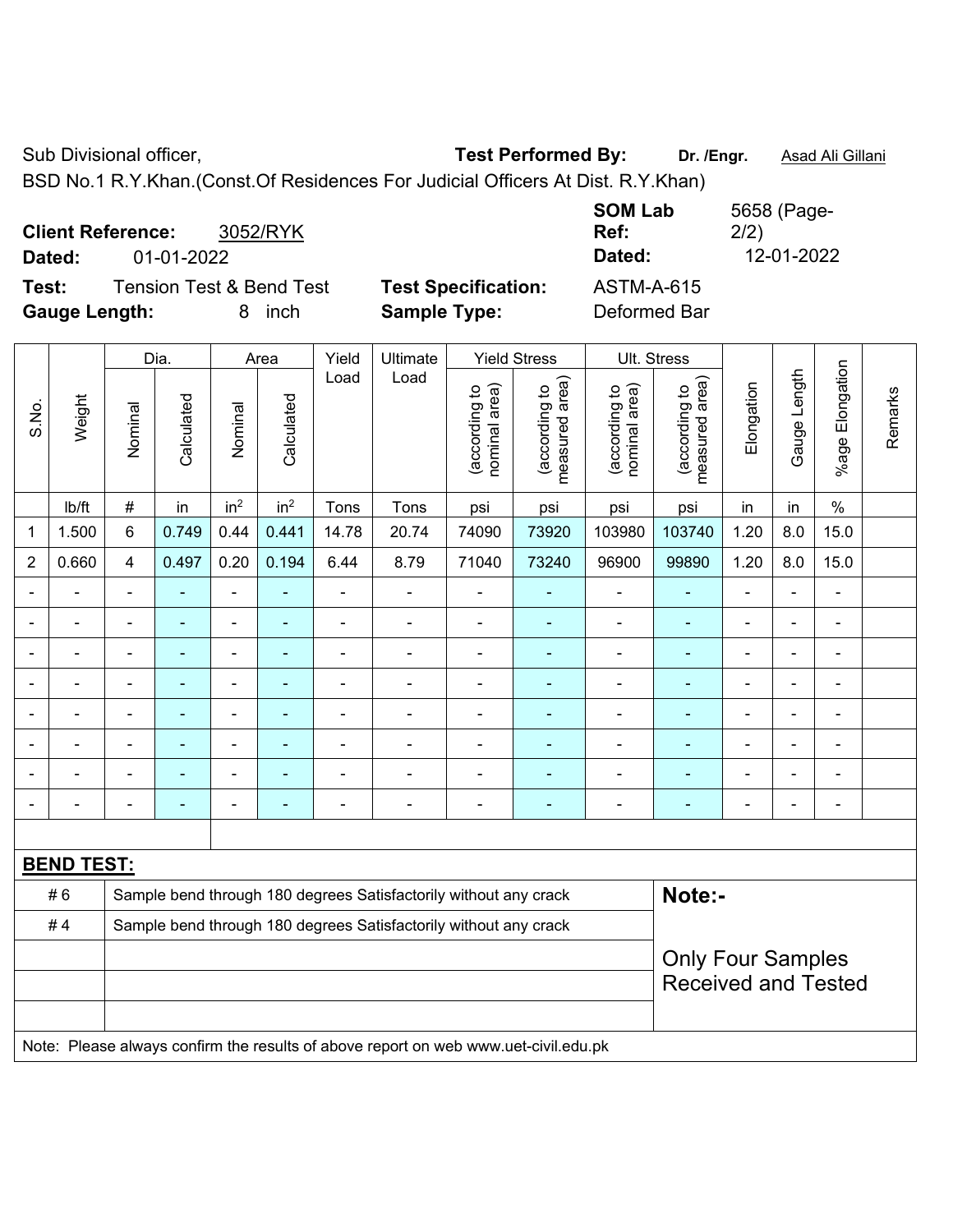Sub Divisional officer, **Test Performed By:** Dr. /Engr. **Asad Ali Gillani** Associated By: Dr. /Engr. **Asad Ali Gillani** 

HSD Skp(Re-Decking Of Bridge Over Gogera Branch Canal On Skp Sargodha Rd Near Farooqabad)

|                      | <b>Client Reference:</b> | 548/Skp                             |                            | <b>SOM Lab</b><br>Ref:                 | 5659 (Page-<br>1/1) |
|----------------------|--------------------------|-------------------------------------|----------------------------|----------------------------------------|---------------------|
| Dated:               | 24-12-2021               |                                     |                            | Dated:                                 | 12-01-2022          |
| Test:                |                          | <b>Tension Test &amp; Bend Test</b> | <b>Test Specification:</b> | <b>ASTM-A-615</b><br>Deformed Bar (Pak |                     |
| <b>Gauge Length:</b> |                          | inch                                | <b>Sample Type:</b>        | Steel)                                 |                     |

|                          |                   |                | Dia.           |                          | Area            | Yield          | Ultimate                                                         |                                | <b>Yield Stress</b>             | Ult. Stress                    |                                 |                           |                |                          |         |
|--------------------------|-------------------|----------------|----------------|--------------------------|-----------------|----------------|------------------------------------------------------------------|--------------------------------|---------------------------------|--------------------------------|---------------------------------|---------------------------|----------------|--------------------------|---------|
| S.No.                    | Weight            | Nominal        | Calculated     | Nominal                  | Calculated      | Load           | Load                                                             | nominal area)<br>(according to | measured area)<br>(according to | nominal area)<br>(according to | measured area)<br>(according to | Elongation                | Gauge Length   | %age Elongation          | Remarks |
|                          | lb/ft             | $\#$           | in             | in <sup>2</sup>          | in <sup>2</sup> | Tons           | Tons                                                             | psi                            | psi                             | psi                            | psi                             | in                        | in             | $\%$                     |         |
| 1                        | 0.668             | 4              | 0.500          | 0.20                     | 0.196           | 6.52           | 8.87                                                             | 71940                          | 73410                           | 97800                          | 99790                           | 1.20                      | 8.0            | 15.0                     |         |
| $\overline{2}$           | 0.668             | $\overline{4}$ | 0.500          | 0.20                     | 0.196           | 6.52           | 8.89                                                             | 71940                          | 73410                           | 98020                          | 100020                          | 1.10                      | 8.0            | 13.8                     |         |
|                          |                   | ä,             |                | $\blacksquare$           | ä,              | $\blacksquare$ | $\blacksquare$                                                   |                                |                                 | ÷                              |                                 | $\blacksquare$            | $\blacksquare$ | $\blacksquare$           |         |
|                          |                   | $\blacksquare$ | $\blacksquare$ | $\blacksquare$           | $\blacksquare$  | $\blacksquare$ | $\blacksquare$                                                   | $\blacksquare$                 | $\blacksquare$                  | $\blacksquare$                 | $\blacksquare$                  | $\blacksquare$            | $\blacksquare$ | $\blacksquare$           |         |
| $\blacksquare$           |                   | $\blacksquare$ | $\blacksquare$ | ۰                        | ۰               | $\blacksquare$ | $\blacksquare$                                                   | $\blacksquare$                 | ٠                               | ۰                              | $\blacksquare$                  | $\blacksquare$            | $\blacksquare$ | $\blacksquare$           |         |
| $\blacksquare$           | $\blacksquare$    | $\blacksquare$ | $\blacksquare$ | $\overline{\phantom{a}}$ | $\blacksquare$  | $\blacksquare$ | $\blacksquare$                                                   | $\blacksquare$                 | $\overline{\phantom{0}}$        | $\overline{\phantom{a}}$       | $\overline{\phantom{0}}$        | $\overline{\phantom{a}}$  | ÷,             | $\blacksquare$           |         |
| $\blacksquare$           | $\blacksquare$    | $\blacksquare$ | $\blacksquare$ | $\blacksquare$           | $\blacksquare$  | $\blacksquare$ | $\blacksquare$                                                   | $\blacksquare$                 | ٠                               | $\overline{\phantom{a}}$       | $\blacksquare$                  | $\blacksquare$            | $\blacksquare$ | $\blacksquare$           |         |
|                          |                   | $\blacksquare$ | ä,             | $\blacksquare$           | ÷               | $\blacksquare$ | $\blacksquare$                                                   | $\blacksquare$                 |                                 | -                              |                                 | $\blacksquare$            | $\blacksquare$ | $\blacksquare$           |         |
|                          |                   |                |                |                          |                 |                |                                                                  |                                |                                 |                                |                                 |                           |                |                          |         |
| $\overline{\phantom{0}}$ |                   | $\blacksquare$ | ۰              | ÷                        | ۰               | Ē,             | $\overline{\phantom{0}}$                                         | $\overline{\phantom{0}}$       | $\overline{\phantom{0}}$        | ۰                              | ٠                               | $\blacksquare$            | $\blacksquare$ | $\overline{\phantom{0}}$ |         |
|                          |                   |                |                |                          |                 |                |                                                                  |                                |                                 |                                |                                 |                           |                |                          |         |
|                          | <b>BEND TEST:</b> |                |                |                          |                 |                |                                                                  |                                |                                 |                                |                                 |                           |                |                          |         |
|                          | #4                |                |                |                          |                 |                | Sample bend through 180 degrees Satisfactorily without any crack |                                |                                 |                                | Note:-                          |                           |                |                          |         |
|                          |                   |                |                |                          |                 |                |                                                                  |                                |                                 |                                |                                 |                           |                |                          |         |
|                          |                   |                |                |                          |                 |                |                                                                  |                                |                                 |                                |                                 | <b>Only Three Samples</b> |                |                          |         |
|                          |                   |                |                |                          |                 |                |                                                                  |                                |                                 |                                | <b>Received and Tested</b>      |                           |                |                          |         |
|                          |                   |                |                |                          |                 |                |                                                                  |                                |                                 |                                |                                 |                           |                |                          |         |
|                          |                   |                |                |                          |                 |                |                                                                  |                                |                                 |                                |                                 |                           |                |                          |         |

Note: Please always confirm the results of above report on web www.uet-civil.edu.pk